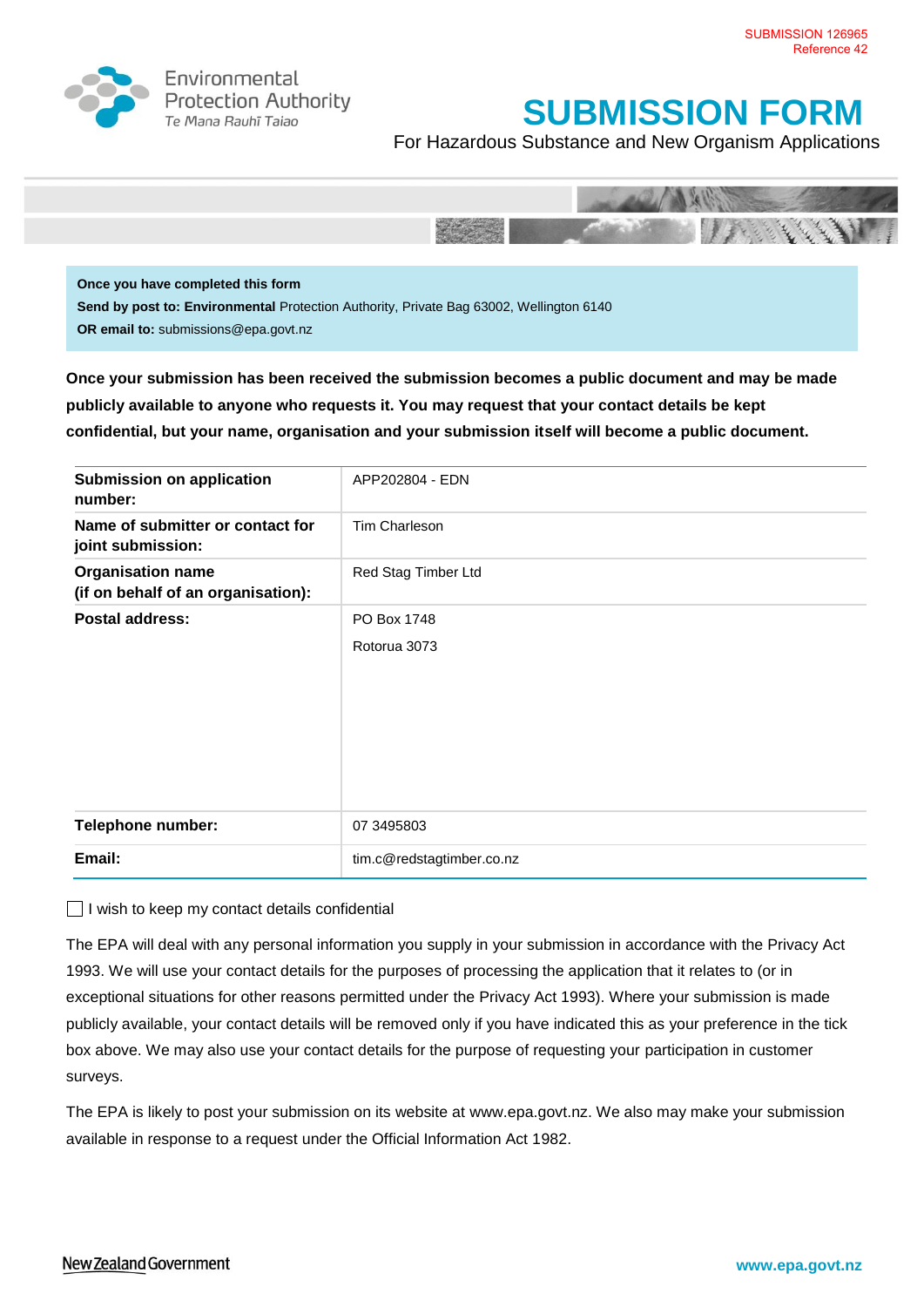**2** 

**Submission Form**

- $\boxtimes$  I support the application
- $\Box$  I oppose the application
- $\Box$  I neither support or oppose the application

## **The reasons for making my submission are**<sup>1</sup> **: (further information can be appended to your submission, see footnote).**

Red Stag Timber is the biggest sawmill in the southern hemisphere and is the biggest private employer in Rotorua with about 300 full-time staff and 50 on-site contractors. Annual company turnover is approximately \$200 million.

Red Stag Timber is reliant on the use of methyl bromide for fumigating timber in order to access some overseas markets. Without these markets the business profitability will be diminished.

Methyl bromide is a persistent organic pollutant (POP) and its use is internationally outlawed with the exception for fumigation where there is no effective alternative. This is because at the time of the ban there was no other viable alternative to methyl bromide as a fumigant and its removal would cause significant hardship to agriculture and trade between countries with biosecurity borders.

There is a compelling reason to discountinue the use of methyl bromide given its adverse impact on the atmosphere.

The EDN application documents that EDN :

- 1. Is an effective fumigicant capable of replacing methyl bromide
- 2. Is not a POP
- 3. Has no global warming potential
- 4. Is relatively safe to handle
- 5. It doesn't bioaccumulate
- 6. It readily breaks down in the environment to harmless residues

The Australian authorities have recently approved its use in that country (for soil fumigation) which supports the case for the same outcome in NZ.

Red Stag Timber currently processes about 950,000 m3 of logs into about 550,000 m3 of saleable timber. Of the this volume, approximately 35% is exported overseas. Some of the importing countries phytosanitary rules require that the timber be treated with methyl bromide. Approximately 20,000 m3 required methyl bromide fumigiation in the last 12 months. Without this treatment market access to these countries would not be possible. The economics of these markets will be diminished after 2020 once EPA mandated MeBr recapture is fully implemented because of the additional cost involved (possibly double) in doing this.

There is also the ongoing risk that other countries may require MeBr fumigation in the future which reinforces the case to substitute its use with EDN as soon as possible.

EPA approval of EDN will result in a phase out of MeBr once approval from trading partners is agreed to. This will result in a sustainable and environmentally responsible way forward in meeting phytosanitary requirements.

Red Stag Timber supports the STIMBR application.

 $\overline{a}$ 

<sup>&</sup>lt;sup>1</sup> Further information can be appended to your submission, if you are sending this submission electronically and attaching a file we accept the following formats – Microsoft Word, Text, PDF, ZIP, JPEG and JPG. The file must be not more than 8Mb.